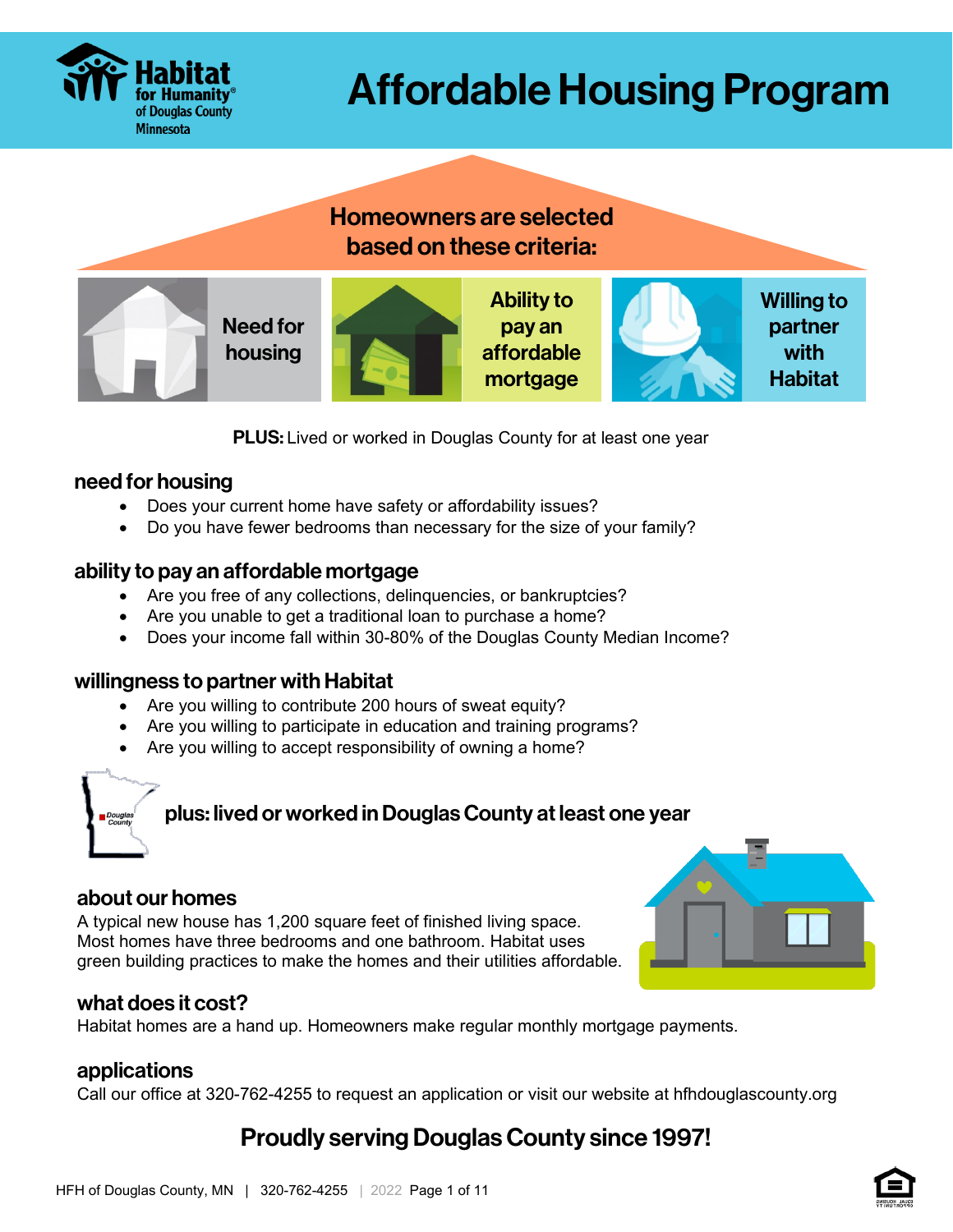

# Application Checklist

## **Please submit the following documentation with your application for the Applicant and Co-Applicant:**

- $\Box$  Completed application and any notes of explanation you wish to include
- $\Box$  Completed authorization and release forms (Sections 12 and 13)
- $\Box$  Nonrefundable Credit Report fee payable to Habitat for Humanity of Douglas County:
	- $\circ$  \$26.00 for a single applicant
	- $\circ$  \$44.00 for applications with two applicants listed
- $\Box$  Driver's license to be presented to Habitat staff (we will copy):
- $\Box$  Tax returns AND W2s from previous two years
- $\Box$  Paystubs from past two months
- $\Box$  Two months most recent utility bills for two utilities (ex: electric, phone, water, etc)
- $\Box$  Two months most recent rent receipts (if applicable)
- $\Box$  Childcare payments for the past two months (if applicable)
- $\Box$  Divorce decree or legal separation agreement (if applicable)
- $\Box$  Student loan deferment papers stating the date until the loan payments are deferred. (if applicable)

## **Need help or have questions?**

Please complete this application to the best of your ability. Use additional paper if needed. If information is missing, you will be contacted to provide the needed information.

Contact Denise Schapekahm, Habitat's Homeowner Services Coordinator at 320-762-4255

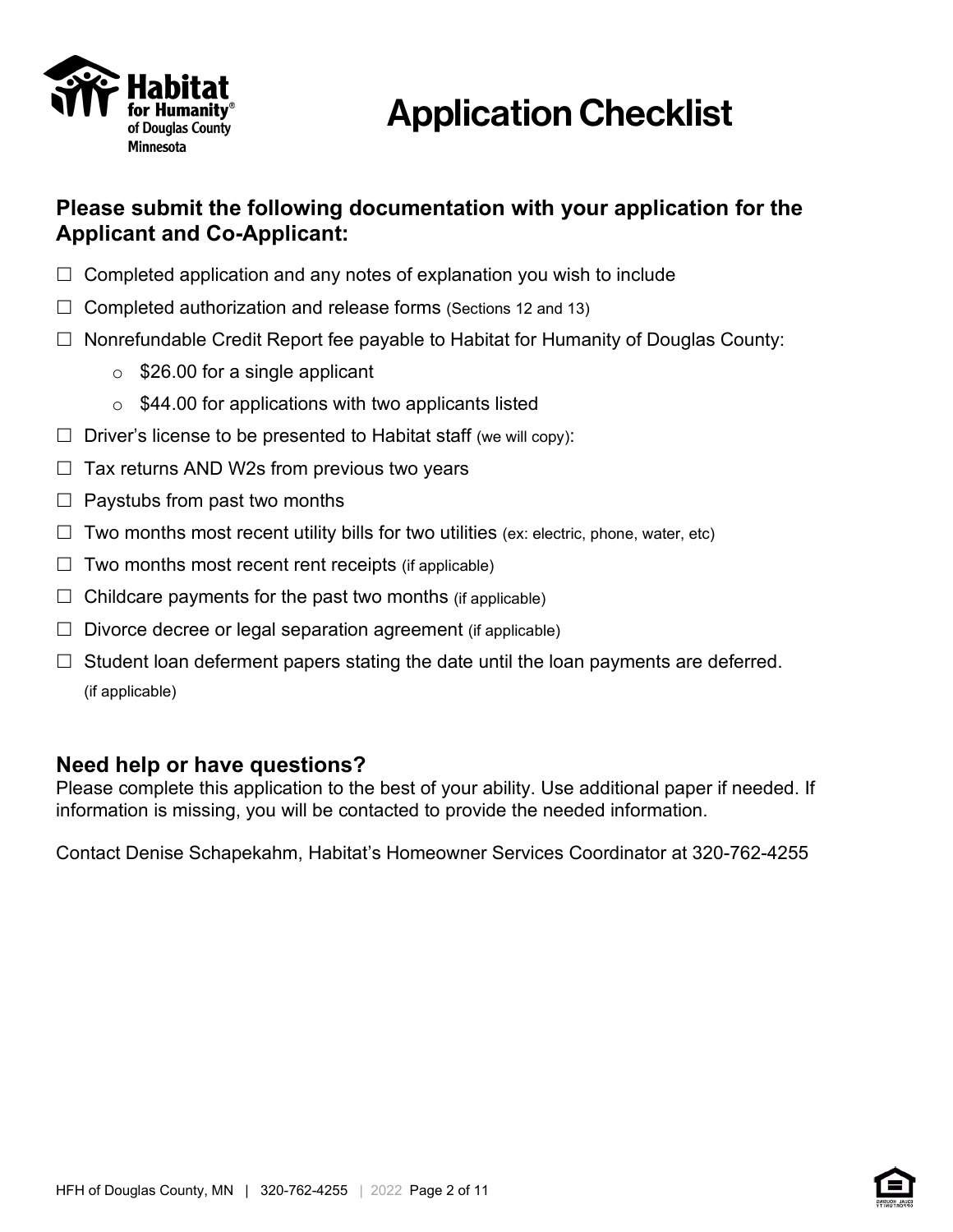

#### Habitat for Humanity of Douglas County, MN 1211 N. Nokomis NE Alexandria, MN 56308 320-762-4255

# Application

### **Habitat Homeownership Program**



We are pledged to the letter and spirit of U.S. policy for the achievement of equal housing opportunity throughout the nation. We encourage and support an affirmative advertising and marketing program in which there are no barriers to obtaining housing because of race, color, religion, sex, handicap, familial status or national origin.

**Dear Applicant:** Please complete this application to determine if you qualify for the Habitat for Humanity homeownership program. Please fill out the application as completely and accurately as possible. All information you include on this application will be kept confidential in accordance with the Gramm-Leach-Bliley Act.

| <b>APPLICANT INFORMATION</b><br>1.                                                     |     |                                         |                  |                                                                                            |     |                        |     |
|----------------------------------------------------------------------------------------|-----|-----------------------------------------|------------------|--------------------------------------------------------------------------------------------|-----|------------------------|-----|
| <b>Applicant</b>                                                                       |     |                                         |                  | <b>Co-applicant</b>                                                                        |     |                        |     |
| Applicant's name                                                                       |     | Co-applicant's name                     |                  |                                                                                            |     |                        |     |
|                                                                                        |     |                                         |                  |                                                                                            |     |                        |     |
| Social Security number                                                                 |     |                                         |                  | Social Security number                                                                     |     |                        |     |
| Home phone                                                                             |     |                                         |                  | Home phone                                                                                 |     |                        |     |
|                                                                                        |     |                                         |                  |                                                                                            |     |                        |     |
| <b>Birthdate</b>                                                                       |     | Age                                     |                  | <b>Birthdate</b>                                                                           |     | Age                    |     |
| $\Box$ Married $\Box$ Separated $\Box$ Unmarried (includes: single, divorced, widowed) |     |                                         |                  | $\Box$ Married $\Box$ Separated $\Box$ Unmarried (includes: single, divorced, widowed)     |     |                        |     |
| $\Box$ I serve(d) in the Armed Forces (list branch)                                    |     |                                         |                  | $\Box$ I serve(d) in the Armed Forces (list branch)                                        |     |                        |     |
| Dependents and others who will live with you (not listed by co-applicant)              |     |                                         |                  | Dependents and others who will live with you (not listed by applicant)                     |     |                        |     |
| Name                                                                                   | Age | <b>Birthdate</b>                        | M/F              | Name                                                                                       | Age | <b>Birthdate</b>       | M/F |
|                                                                                        |     |                                         |                  |                                                                                            |     |                        |     |
|                                                                                        |     |                                         |                  |                                                                                            |     |                        |     |
|                                                                                        |     |                                         |                  |                                                                                            |     |                        |     |
|                                                                                        |     |                                         |                  |                                                                                            |     |                        |     |
|                                                                                        |     |                                         |                  |                                                                                            |     |                        |     |
|                                                                                        |     |                                         |                  |                                                                                            |     |                        |     |
|                                                                                        |     |                                         |                  |                                                                                            |     |                        |     |
| Present address (street, city, state, ZIP)                                             |     | $\Box$ Own $\Box$ Rent                  |                  | Present address (street, city, state, ZIP)                                                 |     | $\Box$ Own $\Box$ Rent |     |
|                                                                                        |     |                                         |                  |                                                                                            |     |                        |     |
|                                                                                        |     |                                         |                  |                                                                                            |     |                        |     |
|                                                                                        |     |                                         |                  |                                                                                            |     |                        |     |
| Number of years:                                                                       |     |                                         | Number of years: |                                                                                            |     |                        |     |
|                                                                                        |     |                                         |                  | If you have lived at your present address for less than two years, complete the following: |     |                        |     |
| Last address (street, city, state, ZIP)<br>$\Box$ Own $\Box$ Rent                      |     | Last address (street, city, state, ZIP) |                  | $\Box$ Own $\Box$ Rent                                                                     |     |                        |     |
|                                                                                        |     |                                         |                  |                                                                                            |     |                        |     |
|                                                                                        |     |                                         |                  |                                                                                            |     |                        |     |
| Number of years:                                                                       |     |                                         | Number of years: |                                                                                            |     |                        |     |

|                                           | FOR OFFICE USE ONLY - DO NOT WRITE IN THIS SPACE |                                       |
|-------------------------------------------|--------------------------------------------------|---------------------------------------|
| Date received:                            |                                                  | Date of selection committee approval: |
| Date of notice of incomplete application: |                                                  | Date of board approval:               |
| Date of adverse action letter:            |                                                  | Date of partnership agreement:        |

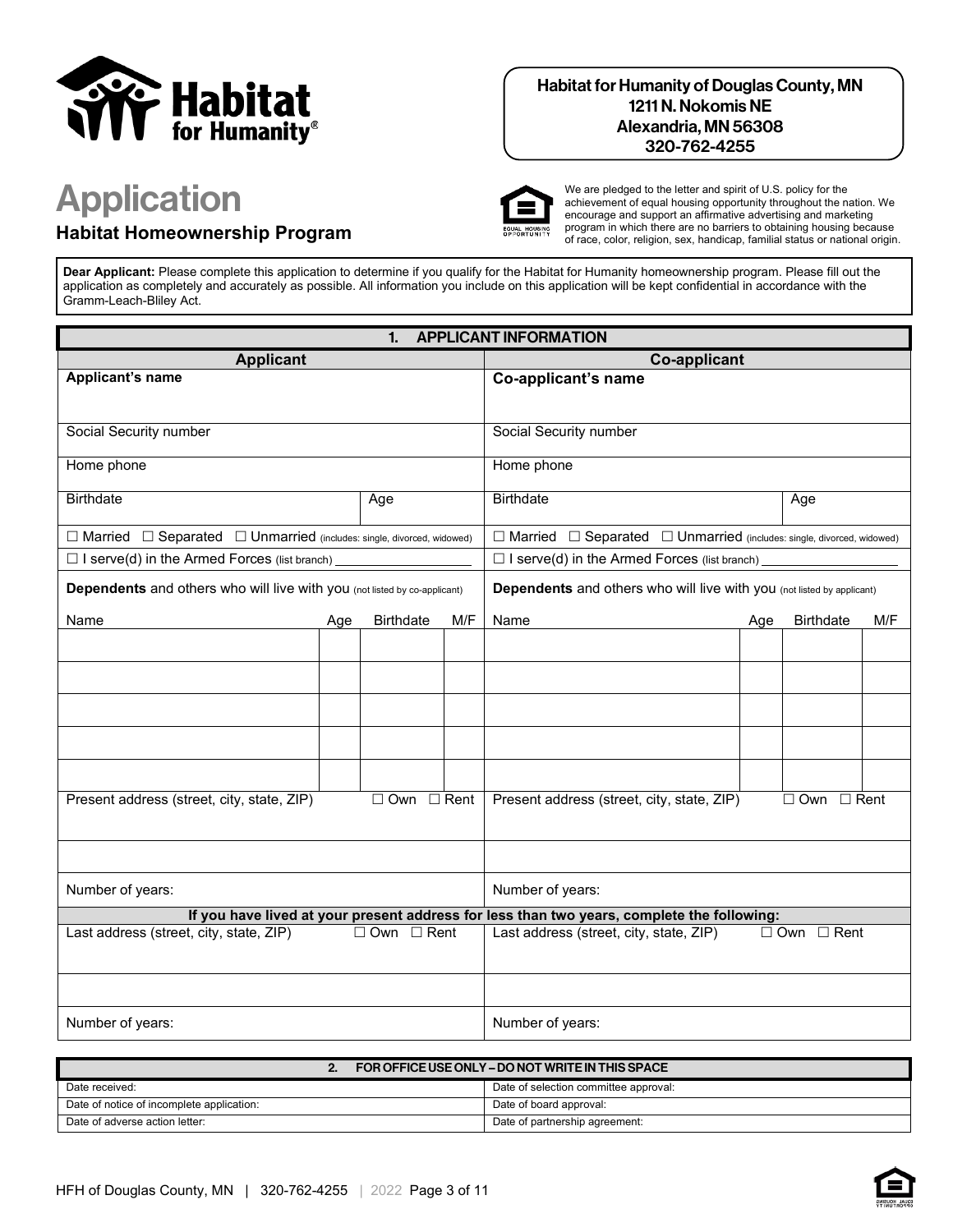| <b>WILLINGNESS TO PARTNER</b><br>3.                                                                                                                                                                                                                                                                                                                                   |        |                                                                                                                       |  |  |  |
|-----------------------------------------------------------------------------------------------------------------------------------------------------------------------------------------------------------------------------------------------------------------------------------------------------------------------------------------------------------------------|--------|-----------------------------------------------------------------------------------------------------------------------|--|--|--|
| To be considered for Habitat homeownership, you and your family must be willing to<br>complete a certain number of "sweat-equity" hours. Your help in building your home and<br>the homes of others is called "sweat equity" and may include clearing the lot, painting,<br>helping with construction, working in the Habitat office, attending homeownership classes |        | <b>I AM WILLING TO COMPLETE THE</b><br><b>REQUIRED SWEAT-EQUITY HOURS:</b><br>Applicant<br>$\Box$ YES<br>$\square$ NO |  |  |  |
| or other approved activities.                                                                                                                                                                                                                                                                                                                                         |        | $\square$ YES<br>Co-applicant<br>$\square$ NO                                                                         |  |  |  |
|                                                                                                                                                                                                                                                                                                                                                                       |        |                                                                                                                       |  |  |  |
| 4. PRESENT HOUSING CONDITIONS<br>$\overline{2}$<br>Number of bedrooms (please circle)<br>3<br>$\mathbf{1}$<br>4<br>5                                                                                                                                                                                                                                                  |        |                                                                                                                       |  |  |  |
| Other rooms in the place where you are currently living: $\Box$ Kitchen<br>□ Bathroom                                                                                                                                                                                                                                                                                 |        | $\Box$ Living Room<br>$\Box$ Dining room                                                                              |  |  |  |
| If you rent your residence, what is your monthly rent payment? \$                                                                                                                                                                                                                                                                                                     | /month | (Please supply a copy of your lease<br>or a copy of a money order receipt<br>or canceled rent check.)                 |  |  |  |
| Name of current landlord:                                                                                                                                                                                                                                                                                                                                             |        | Phone number:                                                                                                         |  |  |  |
|                                                                                                                                                                                                                                                                                                                                                                       |        |                                                                                                                       |  |  |  |
| <b>Address of current landlord:</b>                                                                                                                                                                                                                                                                                                                                   |        |                                                                                                                       |  |  |  |
| In the space below, describe the condition of the house or apartment where you live. Please be specific. Use more paper if needed.<br>Why do you need a Habitat home?                                                                                                                                                                                                 |        |                                                                                                                       |  |  |  |
|                                                                                                                                                                                                                                                                                                                                                                       |        |                                                                                                                       |  |  |  |
|                                                                                                                                                                                                                                                                                                                                                                       |        |                                                                                                                       |  |  |  |
|                                                                                                                                                                                                                                                                                                                                                                       |        |                                                                                                                       |  |  |  |
|                                                                                                                                                                                                                                                                                                                                                                       |        |                                                                                                                       |  |  |  |
|                                                                                                                                                                                                                                                                                                                                                                       |        |                                                                                                                       |  |  |  |
|                                                                                                                                                                                                                                                                                                                                                                       |        |                                                                                                                       |  |  |  |
|                                                                                                                                                                                                                                                                                                                                                                       |        |                                                                                                                       |  |  |  |
|                                                                                                                                                                                                                                                                                                                                                                       |        |                                                                                                                       |  |  |  |
|                                                                                                                                                                                                                                                                                                                                                                       |        |                                                                                                                       |  |  |  |
|                                                                                                                                                                                                                                                                                                                                                                       |        |                                                                                                                       |  |  |  |
|                                                                                                                                                                                                                                                                                                                                                                       |        |                                                                                                                       |  |  |  |
|                                                                                                                                                                                                                                                                                                                                                                       |        |                                                                                                                       |  |  |  |
|                                                                                                                                                                                                                                                                                                                                                                       |        |                                                                                                                       |  |  |  |
| 5. PROPERTY INFORMATION                                                                                                                                                                                                                                                                                                                                               |        |                                                                                                                       |  |  |  |
| If you own your own residence, what is your monthly mortgage payment?                                                                                                                                                                                                                                                                                                 |        |                                                                                                                       |  |  |  |
|                                                                                                                                                                                                                                                                                                                                                                       |        |                                                                                                                       |  |  |  |
| Do you own land? □ Yes □ No                                                                                                                                                                                                                                                                                                                                           |        |                                                                                                                       |  |  |  |
|                                                                                                                                                                                                                                                                                                                                                                       |        |                                                                                                                       |  |  |  |

If you wish your property to be considered for building your Habitat home, please attach land documentation.

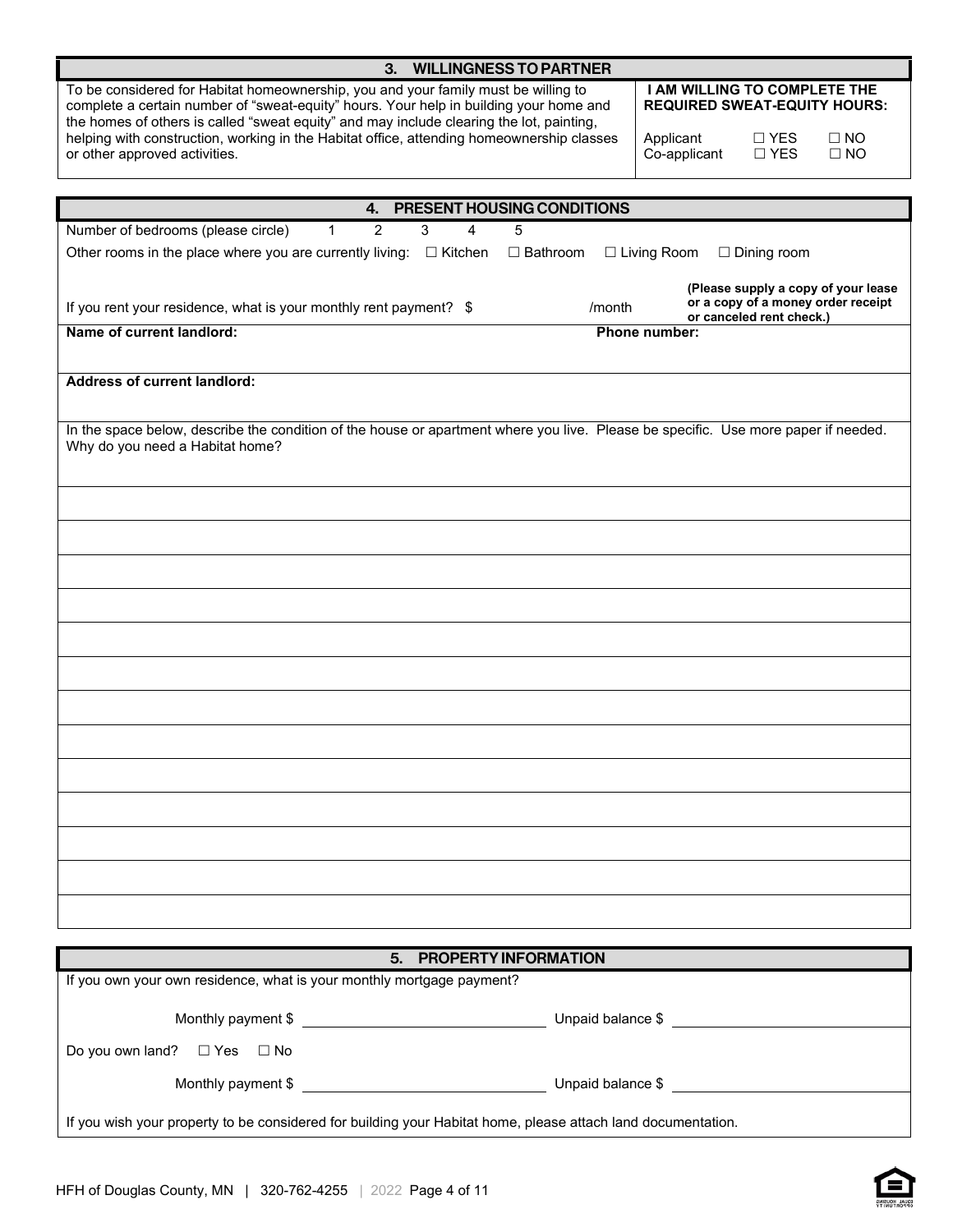| 6. EMPLOYER INFORMATION                     |                          |                                                                                  |                          |  |
|---------------------------------------------|--------------------------|----------------------------------------------------------------------------------|--------------------------|--|
| <b>Applicant</b>                            |                          | <b>Co-applicant</b>                                                              |                          |  |
| Name and address of <b>CURRENT</b> employer | Years on job             | Name and address of <b>CURRENT</b> employer                                      | Years on job             |  |
|                                             |                          |                                                                                  |                          |  |
|                                             | Monthly (gross)<br>wages |                                                                                  | Monthly (gross)<br>wages |  |
|                                             | \$                       |                                                                                  | \$                       |  |
| Type of business                            | Business phone           | Type of business                                                                 | <b>Business phone</b>    |  |
|                                             |                          |                                                                                  |                          |  |
|                                             |                          | If working at current job less than one year, complete the following information |                          |  |
| Name and address of LAST employer           | Years on job             | Name and address of LAST employer                                                | Years on job             |  |
|                                             | Monthly (gross)<br>wages |                                                                                  | Monthly (gross)<br>wages |  |
|                                             |                          |                                                                                  | \$.                      |  |
| Type of business                            | Business phone           | Type of business                                                                 | <b>Business phone</b>    |  |

|                      | 7. MONTHLY INCOME       |              |                                           |                          |  |
|----------------------|-------------------------|--------------|-------------------------------------------|--------------------------|--|
| <b>Income Source</b> | <b>Applicant</b>        | Co-applicant | Others in household                       | <b>Total</b>             |  |
| Wages                | \$                      | \$           | \$                                        | $\overline{\mathcal{S}}$ |  |
| Child Support        | $\overline{\mathbf{e}}$ | \$           | \$                                        | $\mathfrak{S}$           |  |
| Social Security      | $\overline{\mathbf{e}}$ | \$           | \$                                        | \$                       |  |
| SSI                  | $\overline{\mathbf{e}}$ | \$           | $\overline{\mathbf{e}}$                   | $\overline{\mathcal{S}}$ |  |
| <b>Disability</b>    | $\overline{\$}$         | \$           | $\overline{\$}$                           | $\overline{\mathcal{S}}$ |  |
| Alimony              | $\overline{\mathbf{e}}$ | \$           | $\overline{\mathcal{S}}$                  | $\overline{\mathcal{S}}$ |  |
| Other:               | \$                      | \$           | \$                                        | $\mathfrak{S}$           |  |
| Other:               | \$                      | \$           | $\overline{\mathbf{S}}$                   | $\sqrt[6]{\frac{1}{2}}$  |  |
| Other:               | \$                      | \$           | \$                                        | \$                       |  |
| <b>TOTAL</b>         | $\frac{1}{2}$           | \$           | $\, \, \raisebox{12pt}{$\scriptstyle \$}$ | $\frac{1}{2}$            |  |

| <b>PLEASE NOTE:</b>                                               | HOUSEHOLD MEMBERS WHOSE INCOME IS LISTED ABOVE |                |
|-------------------------------------------------------------------|------------------------------------------------|----------------|
| Self-employed<br>applicants may be                                | <b>Name</b>                                    | Monthly Income |
| required to provide                                               |                                                |                |
| additional                                                        |                                                |                |
| documentation such<br>as tax returns and<br>financial statements. |                                                |                |
|                                                                   |                                                |                |

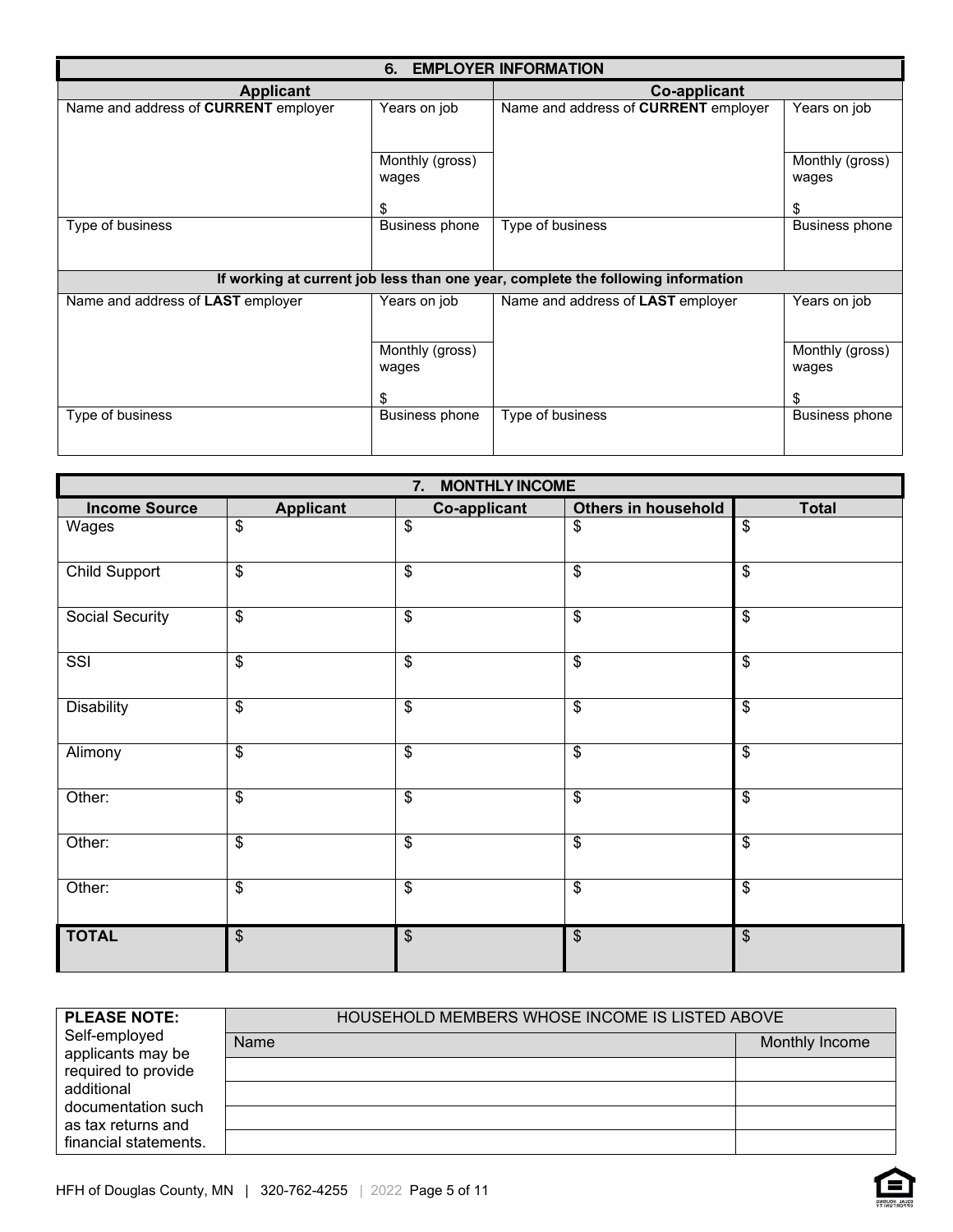#### 8. SOURCE OF CLOSING COSTS

Where will you get the money to pay for closing costs (for example, savings or parents)? If you borrow the money, whom will you borrow it from, and how will you pay it back? [Homeowners are encouraged to save approximately \$1,000]

| 9. ASSETS                                 |             |                           |  |  |
|-------------------------------------------|-------------|---------------------------|--|--|
| Name of bank, savings, credit union, etc. | City, State | <b>Current</b><br>balance |  |  |
|                                           |             | \$                        |  |  |
|                                           |             | \$                        |  |  |
|                                           |             | \$                        |  |  |
|                                           |             | \$                        |  |  |
|                                           |             | \$                        |  |  |
|                                           |             | \$                        |  |  |

| <b>10. DEBT</b>      |                           |                                                   |                              |                           |                          |                              |
|----------------------|---------------------------|---------------------------------------------------|------------------------------|---------------------------|--------------------------|------------------------------|
|                      |                           | To whom do you and the Co-applicant(s) owe money? |                              |                           |                          |                              |
|                      |                           | <b>APPLICANT</b>                                  |                              | <b>CO-APPLICANT</b>       |                          |                              |
| <b>Account</b>       | <b>Monthly</b><br>payment | <b>Unpaid</b><br>balance                          | <b>Months</b><br>left to pay | <b>Monthly</b><br>payment | <b>Unpaid</b><br>balance | <b>Months</b><br>left to pay |
| Motor vehicle        | $\overline{\mathbf{e}}$   | \$                                                |                              | $\overline{\mathcal{S}}$  | \$                       |                              |
| Boat                 | \$                        | \$                                                |                              | \$                        | $\overline{\mathcal{S}}$ |                              |
| Child support        | \$                        | \$                                                |                              | $\overline{\$}$           | \$                       |                              |
| Credit card          | \$                        | \$                                                |                              | \$                        | \$                       |                              |
| Credit card          | \$                        | \$                                                |                              | $\boldsymbol{\mathsf{S}}$ | \$                       |                              |
| Credit card          | \$                        | \$                                                |                              | \$                        | \$                       |                              |
| <b>Total medical</b> | $\overline{\mathcal{S}}$  | \$                                                |                              | $\overline{\mathcal{S}}$  | \$                       |                              |
| Alimony              | \$                        | \$                                                |                              | \$                        | \$                       |                              |
| Other:               | \$                        | \$                                                |                              | $\boldsymbol{\mathsf{S}}$ | \$                       |                              |
| Other:               | \$                        | \$                                                |                              | \$                        | \$                       |                              |
| Other:               | \$                        | \$                                                |                              | $\boldsymbol{\mathsf{S}}$ | \$                       |                              |
| <b>TOTAL</b>         | \$                        | \$                                                |                              | $\boldsymbol{\mathsf{S}}$ | \$                       |                              |

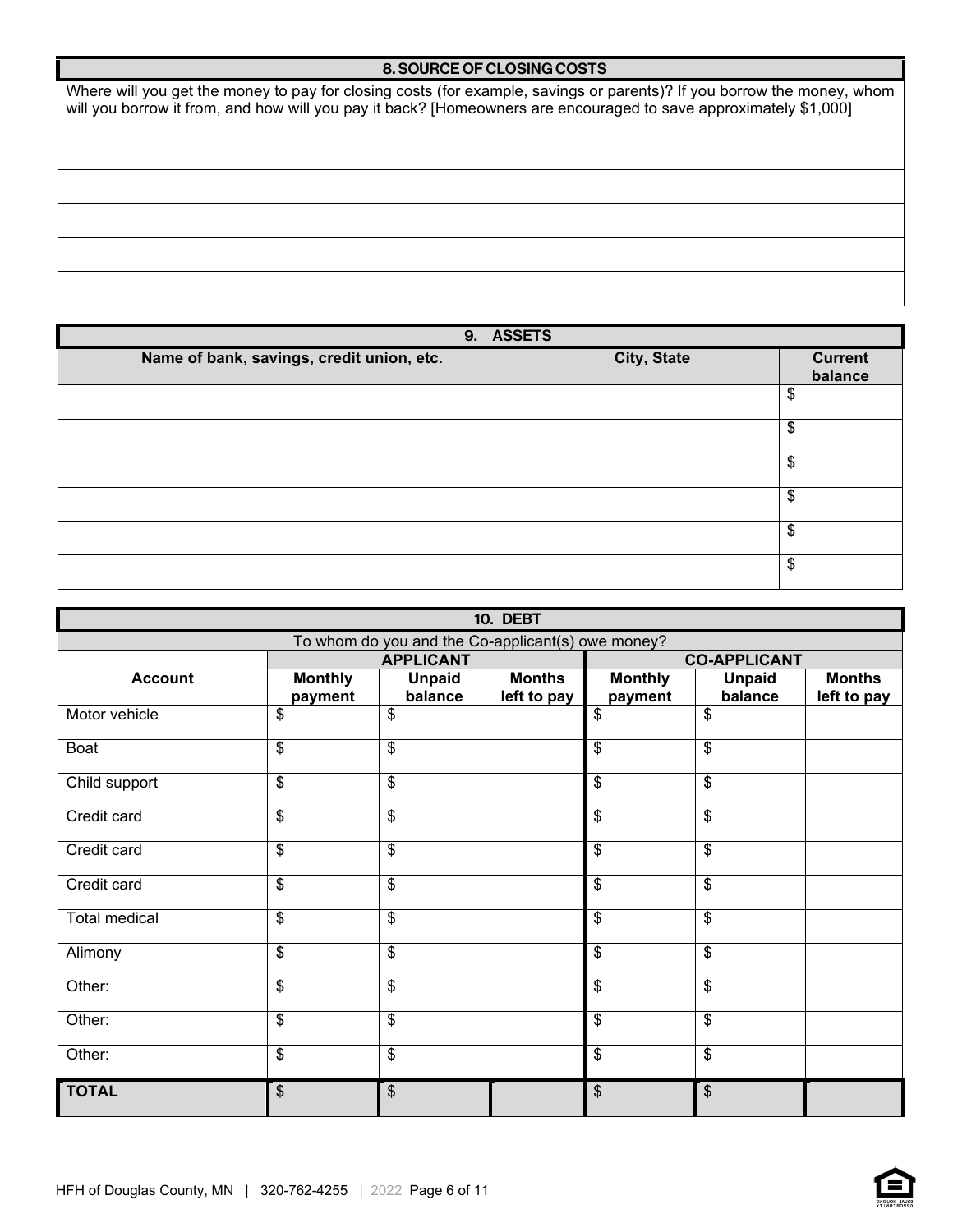| <b>MONTHLY EXPENSES</b> |                           |                          |                           |  |
|-------------------------|---------------------------|--------------------------|---------------------------|--|
|                         | <b>Applicant</b>          | <b>Co-applicant</b>      | <b>TOTAL</b>              |  |
| Rent                    | $\boldsymbol{\mathsf{S}}$ | \$                       | $\$\$                     |  |
| <b>Utilities</b>        | \$                        | \$                       | $\$\$                     |  |
| Insurance               | $\$\$                     | $\$\$                    | $\boldsymbol{\mathsf{S}}$ |  |
| Child care              | $\overline{\mathcal{S}}$  | \$                       | $\overline{\$}$           |  |
| Internet service        | $\$\$                     | $\$\$                    | $\mathbb{S}$              |  |
| Cell phone              | $\overline{\mathbf{s}}$   | $\overline{\mathcal{S}}$ | $\overline{\mathcal{S}}$  |  |
| Land line               | $\$\$                     | \$                       | $\$\$                     |  |
| Other:                  | $\$\$                     | $\$\$                    | $\boldsymbol{\mathsf{S}}$ |  |
| Other:                  | $\$\$                     | $\$\$                    | $\$\$                     |  |
| Other:                  | \$                        | \$                       | $\$\$                     |  |
| Other:                  | $\boldsymbol{\mathsf{S}}$ | \$                       | \$                        |  |
| <b>TOTAL</b>            | $\boldsymbol{\mathsf{S}}$ | \$                       | \$                        |  |

| <b>11. DECLARATIONS</b>                                                                                                                                  |                      |                      |  |  |
|----------------------------------------------------------------------------------------------------------------------------------------------------------|----------------------|----------------------|--|--|
| Please check the box beside the word that best answers the following questions for you and the co-applicant.                                             |                      |                      |  |  |
|                                                                                                                                                          | Applicant            | Co-applicant         |  |  |
| a. Do you have any outstanding judgments because of a court decision against<br>you?                                                                     | $\Box$ Yes $\Box$ No | $\Box$ Yes $\Box$ No |  |  |
| Have you been declared bankrupt within the past seven years?<br>b.                                                                                       | $\Box$ Yes $\Box$ No | $\Box$ Yes $\Box$ No |  |  |
| Have you had property foreclosed on or deed in lieu of foreclosure in the past<br>C.<br>seven years?                                                     | $\Box$ Yes $\Box$ No | $\Box$ Yes $\Box$ No |  |  |
| Are you currently involved in a lawsuit?<br>d.                                                                                                           | $\Box$ Yes $\Box$ No | $\Box$ Yes $\Box$ No |  |  |
| Have you directly or indirectly been obligated on any loan which resulted in<br>е.<br>foreclosure, transfer of title in lieu of foreclosure or judgment? | $\Box$ Yes $\Box$ No | $\Box$ Yes $\Box$ No |  |  |
| f.<br>Are you currently delinquent or in default on any federal debt or any other loan,<br>mortgage financial obligation or loan guarantee?              | $\Box$ Yes $\Box$ No | $\Box$ Yes $\Box$ No |  |  |
| Are you paying alimony or child support or separate maintenance?<br>g.                                                                                   | $\Box$ Yes $\Box$ No | $\Box$ Yes $\Box$ No |  |  |
| Are you a co-signer or endorser on any loan?<br>h.                                                                                                       | $\Box$ Yes $\Box$ No | $\Box$ Yes $\Box$ No |  |  |
| Are you a U.S. citizen or permanent resident?<br>i.                                                                                                      | $\Box$ Yes $\Box$ No | $\Box$ Yes $\Box$ No |  |  |
| If you answered "yes" to any question a through h, or "no" to question i, please explain below. Use additional paper if<br>needed.                       |                      |                      |  |  |
|                                                                                                                                                          |                      |                      |  |  |
|                                                                                                                                                          |                      |                      |  |  |
|                                                                                                                                                          |                      |                      |  |  |
|                                                                                                                                                          |                      |                      |  |  |

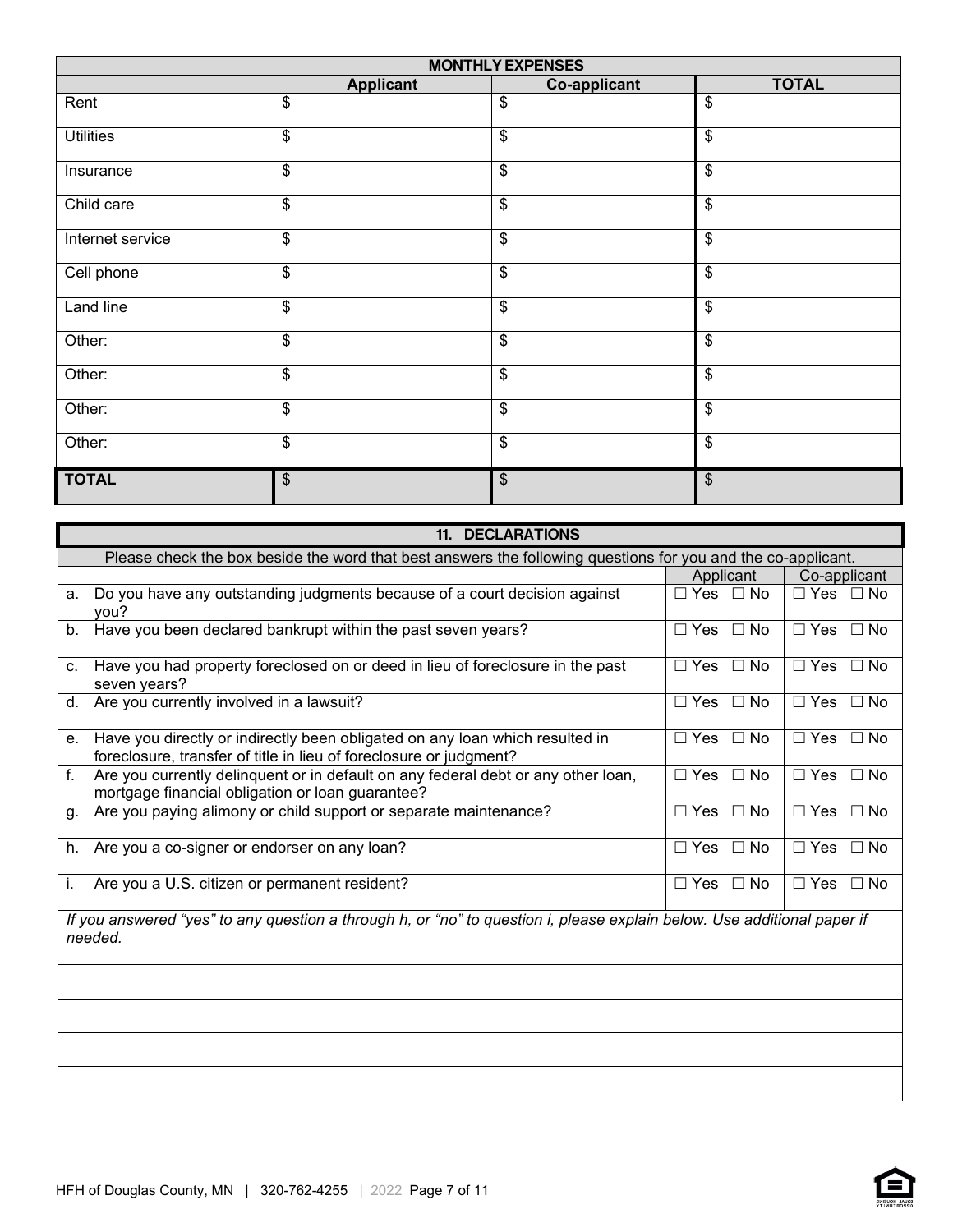HFH of Douglas County, MN | 320-762-4255 | 2022 Page 8 of 11

#### 12. AUTHORIZATION AND RELEASE

I understand that by filing this application, I am authorizing Habitat for Humanity to evaluate my actual need for the Habitat homeownership program, my ability to repay an affordable loan and other expenses of homeownership, and my willingness to be a partner through sweat equity.

I understand that the evaluation will include personal visits, a credit check and employment verification. I have answered all the questions on this application truthfully. I understand that if I have not answered the questions truthfully, my application may be denied, and that even if I have already been selected to receive a Habitat home, I may be disqualified from the program and forfeit any rights or claims to a Habitat home. The original or a copy of this application will be retained by Habitat for Humanity even if the application is not approved.

I also understand that Habitat for Humanity screens all applicants on the sex offender registry. BY completing this application, I am submitting myself to such an inquiry. I further understand that by completing this application, I am submitting myself to a criminal background check.

I understand that the evaluation will include public assistance verification including TANF/MFIP, Medical, Child Care Allowance, SSI and Child Support, income and assets, residences and rental activity, student status and financial aid and/or grants. Verification may be obtained from any source named in this application.

I also understand that previous or current information regarding my household may be needed. Verifications and inquiries that may be requested include the items above and below, but are not limited to:

- Credit report
- Criminal Background Check
- Verification of deposits

• Credit reference

• Landlord reference

- Sex Offender Registry **Check**
- OFAC (Office of Foreign Assets Control) Check

You are hereby authorized to disclose to Habitat for Humanity of Douglas County any and all information requested. A photocopy of this authorization shall have the same effect as an original. This information will be kept in a secure place and will not be shared with unauthorized parties.

| ł<br>I<br>֡֡֡֡֡֡֡֡֡ |  |
|---------------------|--|

Applicant signature **Date** Date of **Date** Date of **Date** Date of **Date** 

x

Co-applicant signature Date Date Co-applicant signature

**PLEASE NOTE:** If more space is needed to complete any part of this application, please use a separate sheet of paper and attach it to this application. Please mark your additional comments with "A" for applicant or "C" for co-applicant.

#### 13. RIGHT TO RECEIVE COPY OF APPRAISAL

This is to notify you that we may order an appraisal in connection with your loan and we may charge you for this appraisal. Upon completion of this appraisal, we will promptly provide a copy to you, even if the loan does not close.

x

Applicant signature Date Date of the Date of the Date Date Date Date Date Date Date

x

Co-applicant signature Date Co-applicant signature Date

#### HOW DID YOU FIND OUT ABOUT HABITAT?

Please help us reach more potential applicants by sharing how you learned about Habitat for Humanity. Thank you!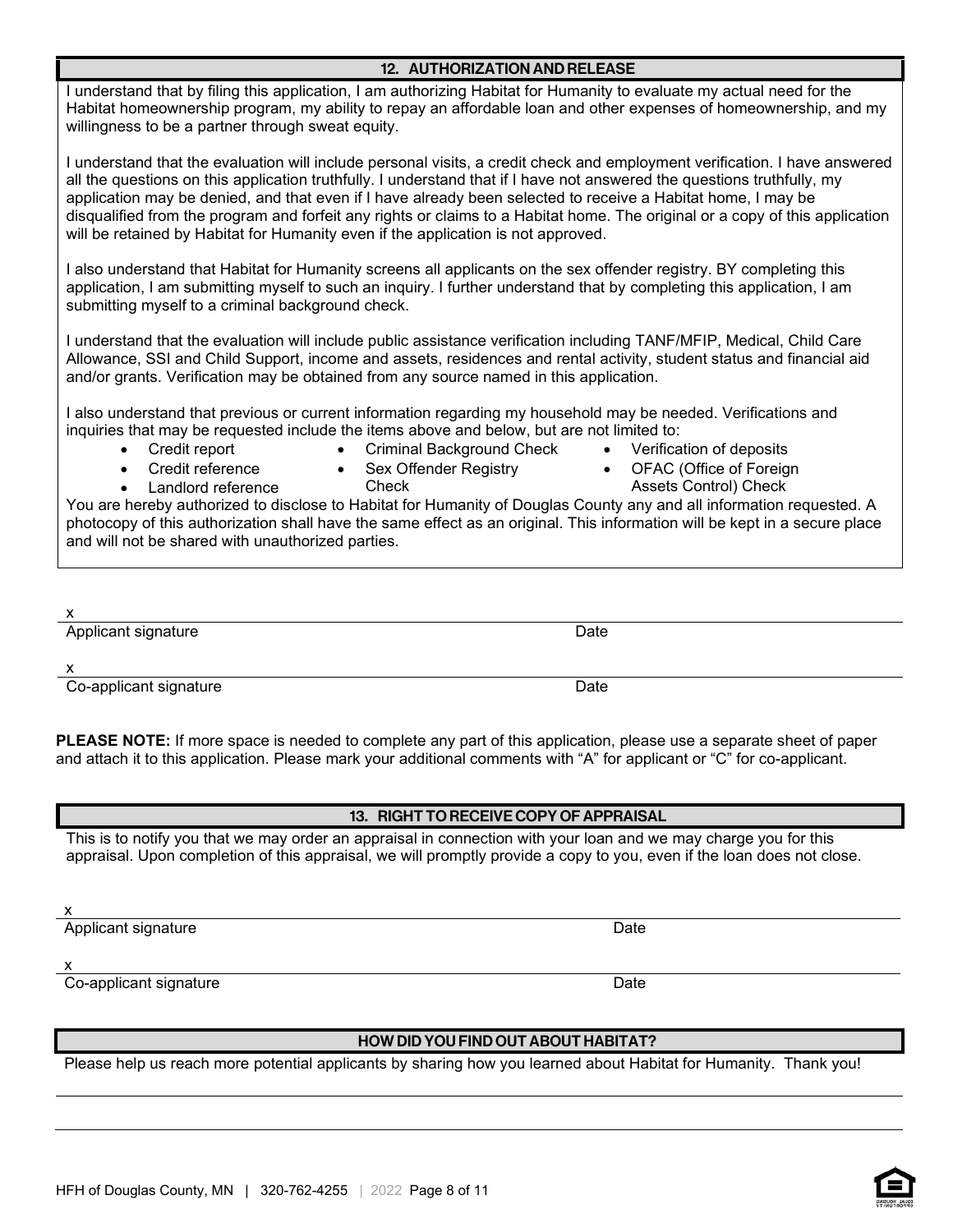## Equal Credit Opportunity Notice

The Federal Equal Credit Opportunity Act prohibits creditors from discriminating against credit applicants on the basis of race, color, religion, national origin, sex, marital status, age (provided the applicant has the capacity to enter into a binding contract); because all or part of the applicant's income derives from any public assistance program; or because the applicant has in good faith exercised any right under the Consumer Credit Protection Act. The Federal Agency that monitors compliance with law concerning this company is the federal Trade Commission, with offices at FTC Regional Office for the Midwest Region, 55 West Monroe Street, Suite 1825, Chicago, IL 60603 or Federal Trade Commission, Equal Credit Opportunity, Washington, DC 20580.

You need not disclose income from alimony, child support or separate maintenance payment if you choose not to do so. However, because we operate a Special Purpose Credit Program, we may request and require, in order to determine an applicant's eligibility for the program and the affordable mortgage amount, information regarding the applicant's marital status; alimony, child support and separate maintenance income; and the spouse's financial resources.

Accordingly, if you receive income from these sources and do not provide this information with your application, your application will be considered incomplete and we will be unable to invite you to participate in the Habitat program.

| Applicant(s): |  |
|---------------|--|
|               |  |
|               |  |
|               |  |
|               |  |
|               |  |
|               |  |
|               |  |
|               |  |



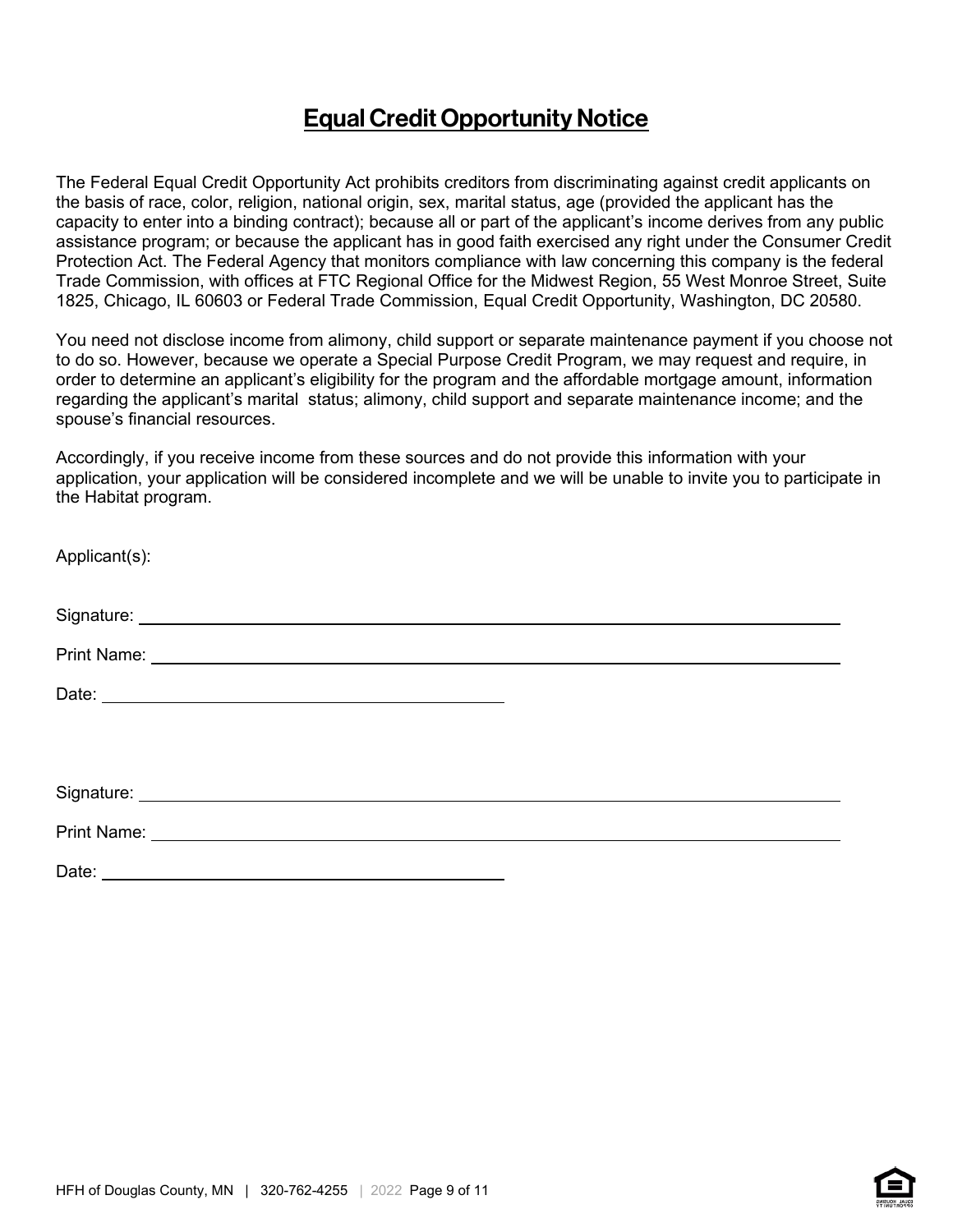## Privacy Statement and Notice

At Habitat for Humanity of Douglas County, MN, we are committed to keeping your information private. We recognize the importance applicants, program families, tenants, and homeowners place on the privacy and confidentiality of their information. While new technologies allow us to more efficiently serve our customers, we are committed to maintaining privacy standards that are synonymous with our established and trusted name.

When collecting, storing, and retrieving applicant, program family, and homeowner data – such as tax returns, pay stubs, credit reports, employment verifications and payment history – internal controls are maintained throughout the process to ensure security and confidentiality.

We collect nonpublic personal information about you from the following sources:

- Information we receive from you on applications or other forms;
- Information about your transactions with us or others; and
- Information we receive from a consumer reporting agency.

We may disclose the following kinds of nonpublic personal information about you:

- Information we receive from you on applications or other forms, such as your name, address, social security number or income
- Information about your transactions with us or others such as your mortgage loan balance or payment history and
- Information we receive from a consumer reporting agency such as your credit history.

Habitat for Humanity of Douglas County, MN employees and volunteers are subject to a written policy regarding confidentiality, and access to applicant data is restricted to staff and volunteers on an as-needed basis. Information is used for lawful business purposes and is never shared with third parties without your consent, except as permitted by law. As permitted by law, we may disclose nonpublic personal information about you to the following types of third parties:

- Financial service providers, such as mortgage servicing agents;
- Nonprofit organizations, government entities, or other subsidy providers.

If you prefer that we do not disclose non-public personal information about you to nonaffiliated third parties, you may opt out of those disclosures, that is, you may direct us not to make those disclosures (other than disclosures permitted by law). If you wish to opt out of disclosures to nonaffiliated third parties, you may call Habitat for Humanity of Douglas County, MN at 320.762.4255.